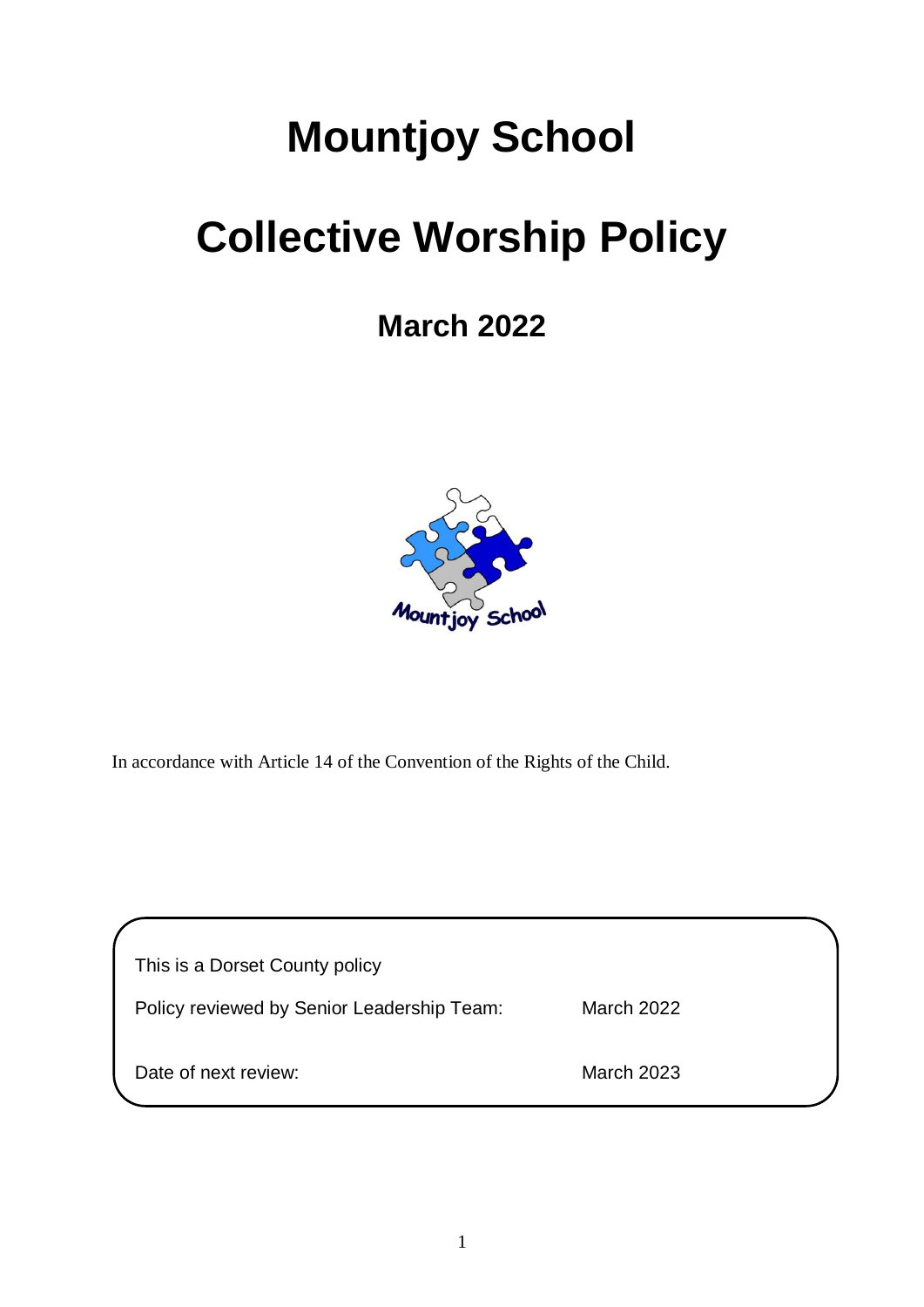#### **COLLECTIVE WORSHIP POLICY**

#### **Reviewed 2022**

#### **Introduction**

At Mountjoy we believe that Collective Worship plays a very important role in the life of our school. It is an opportunity to celebrate all aspects of school life, to support our curriculum and to provide an opportunity for stillness and reflection in what is often a very busy, active day. It allows pupils consider spiritual and moral issues and to explore their own beliefs. It encourages participation and response, whether through active involvement in the presentation of worship or through listening to and joining in the worship offered. It helps us understand life in our own communities and those in other countries.

#### **Aims**

The main aims of Collective Worship at Mountjoy School are as follows:

- To provide our children with regular opportunities for stillness and reflection
- To promote children's spiritual, moral, social and cultural development
- To celebrate the values and worth of the school community and all who belong in it including the sharing of the gifts and talents of our children
- To help children develop an understanding both of the nature and language of worship
- To help children develop respect and sensitivity to the beliefs and values of others
- To support the broader curriculum through the use of art, music, dance, story, drama and other visual and oral means of communication
- To expose our pupils to a wide range of different beliefs so that they can understand the world around them from others' perspectives and form their own beliefs.

#### **The Legal Position**

The law on compulsory collective worship was first introduced by Section 25 of the 1944 Education Act. The legislation was subsequently developed by the Education Reform Act 1988, by Chapter III of the Education Act 1996, and, most recently, by the School Standards and Framework Act 1998. The 1988 Education Reform Act states that Collective Worship must be on a daily basis for all registered pupils. Furthermore, acts of worship "*must be wholly or mainly of a broadly Christian character, i.e. reflect the broad traditions of Christian belief".*

Parents do have, of course, the right of withdrawal from Collective Worship. Parents who have any concerns about the provision and practice of our Collective Worship are strongly encouraged to contact the Head Teacher.

Visitors play an important part in the life of our school and we are fortunate to receive visits from the local Clergy who contribute to our worship on a regular basis and at